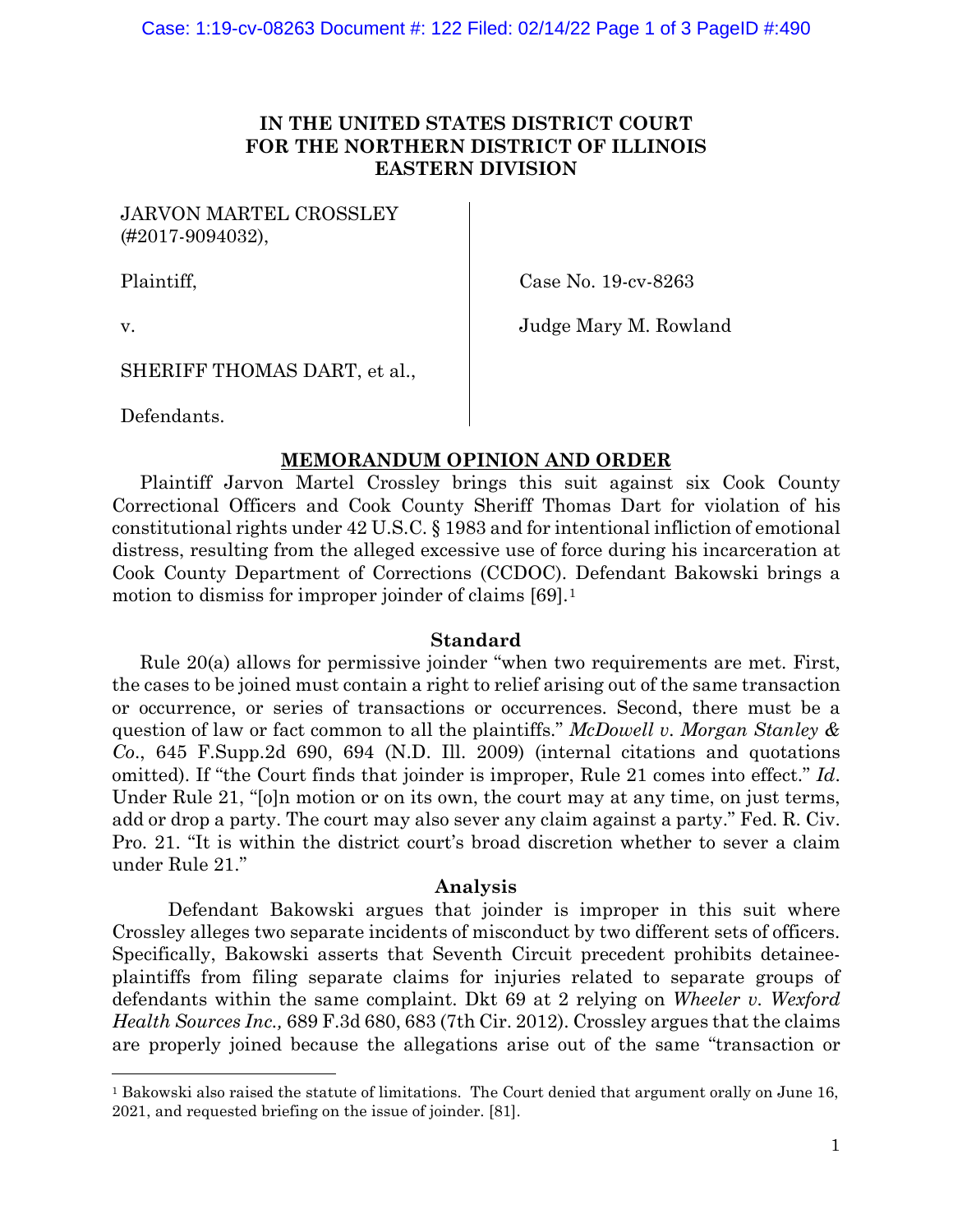occurrence" and but for the first incident occurring the incident involving Defendant Bakowski would not have occurred. Dkt. 85 at 6. This Court agrees.

To determine whether the same transaction or occurrence standard is met, "a case-by-case approach is generally pursued because no hard and fast rules have been established." *White v. Coventry Health Care, Inc.*, 2018 WL 1469025, at \*2 (N.D. Ill. Mar. 26, 2018) (cleaned up). The phrase "transaction or occurrence" should be interpreted broadly. *Rivera v. Sheriff of Cook County*, 13 CV 4493, 2014 WL 1612569 ta \*2 (N.D. Ill. Apr. 21, 2014). Courts consider the "logical relatedness of separate occurrences" including "whether the alleged conduct occurred during the same general time period, involved the same people and similar conduct, and implicated a 'system of decision-making' or 'widely-held policy of discrimination.'" *Lozada v. City of Chicago*, 10 C 1019, 2010 WL 3487952 at \*2 (N.D. Ill. Aug. 30, 2010) quoting *Wilson v. Peslak*, 04 C 2345, 2005 WL 1227316 at \*2 (N.D. Ill. May 12, 2005); *see also Robinson v. Dart*, No. 13 C 1502, 2014 WL 222711, at \* 2 (N.D. Ill. Jan. 21, 2014).

In this case, Crossley was an inmate at Cook County Correctional Center and in his cell at 11:00 a.m. on September 29, 2018 in Division 11. Dkt. 85 at 2. After his cellmate instigated an argument, Defendant Officer Anderson handcuffed Crossley. While handcuffed, Anderson pushed Crossley into Defendant Officer Evans. *Id.* In an attempt to further restrain Crossley, Anderson continued to keep Crossley on top of Evans. Defendant Officer Rubio then approached and pepper sprayed Crossley. *Id.* at 3. Because of that incident Crossley was charged with Battery, Disobeying or Resisting Orders, and Battery to Staff. *Id.* The charges caused Crossley to be transferred to Division 9, segregation.

The transfer began the same day at 1:00 p.m. *Id.* Approximately fourteen minutes later Defendant Officer Bakowski and Defendant Officer Carpenter transferred Crossley and two other inmates from the transfer bus to an elevator. *Id.*  This transfer is where the allegations against Bakowski occur. Crossley alleges that while in the elevator the Defendants beat Crossley and the other inmates in the midsection and heads while other officers kept them restrained. *Id.* Then, after being moved to a second elevator one officer noted that the second elevator had cameras so they should "be cool." *Id*. at 4. One officer stated that he should spit in Crossley's buttocks. Throughout this entire interaction, Bakowski and other officers were with Crossley and the other inmates. At that point, Crossley was escorted to their new cells. *Id*.

Defendant's cited cased are misplaced. *Wheeler* denied joinder where a plaintiff brought suit against 36 defendants, several of whom had no relation to his claim of inadequate medical care. 689 F.3d at 683. Bakowski also relies on *George v. Smith,*  507 F.3d 605 (7th Cir. 2017) where the plaintiff sued 24 people who had "some role" in his confinement over an extended period. This case is distinguishable from the present case where Crossley alleges two sets of guards engaged in excessive force